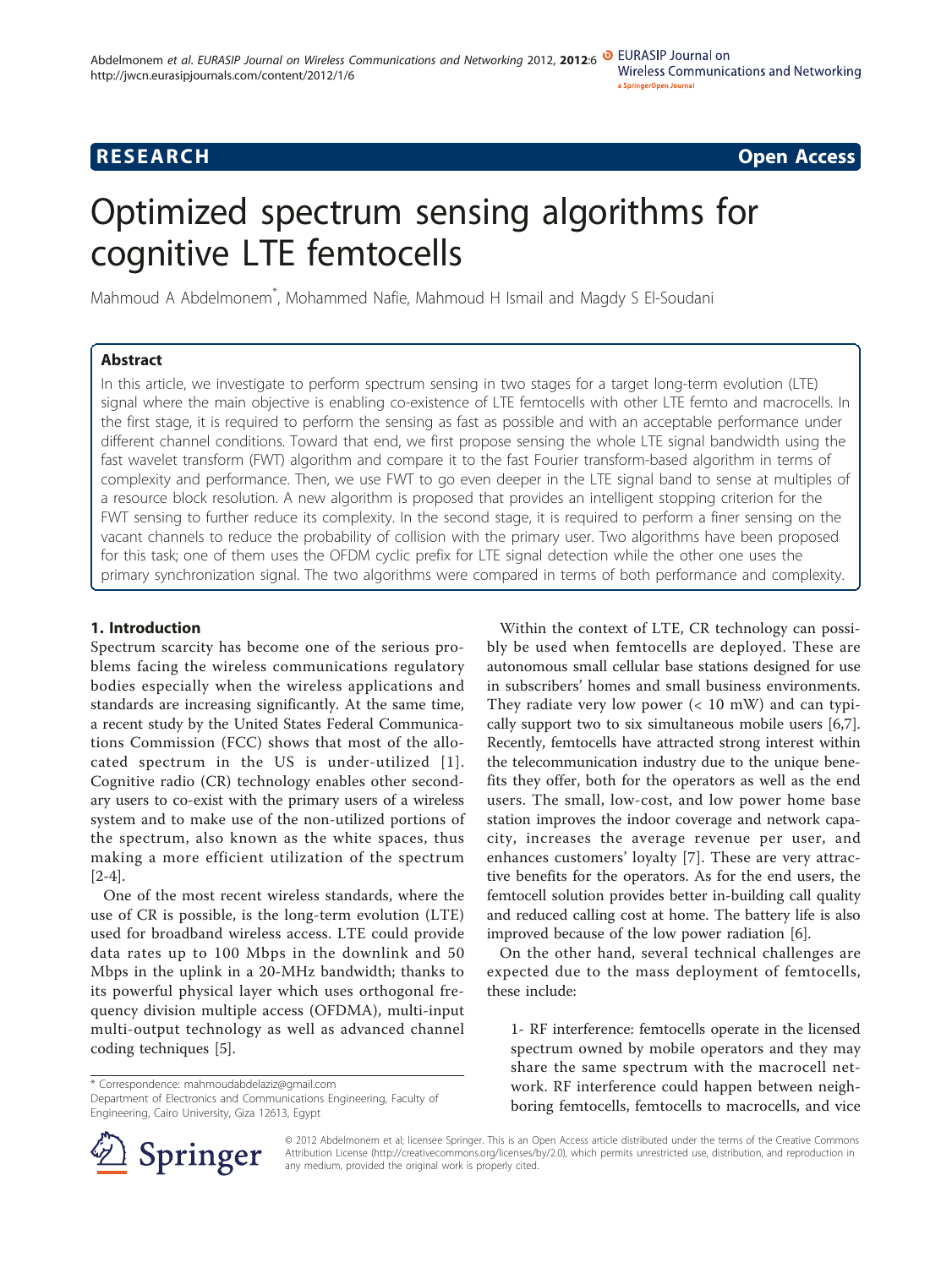versa [[8](#page-18-0)]. The spectrum has to be efficiently allocated in the femtocell network to mitigate the interference problem. In [\[9-12\]](#page-18-0), interference avoidance strategies were developed in a coexisting environment of macrocells and femtocells.

2- Self-optimization and auto-configuration: The femtocell is expected to operate in a plug and play fashion to ease installation, configuration, and management. Methods for self-optimization and autoconfiguration have been investigated in [[13](#page-18-0),[14\]](#page-18-0) to optimize the coverage of femtocells and minimize the impact on the macrocell network.

3- Integration and interoperability with the core network: Femtocells extend the operator's cellular network into homes, providing high data rate services. Thus, integration and inter-operability with the operator's existing network and services are important concerns for the operators [\[14\]](#page-18-0).

The main problem with femotocells deployment is the RF interference that could happen between neighboring femtocells or between femtocells and macrocells. An attractive solution to this problem is to avoid interference by carefully controlling transmission power so as to only just cover the user's home. Yet, this method cannot guarantee interference-free operation since the femtocell must also provide complete coverage in the user's home. If the user places the femtocell too close to an outside wall or a window, it may not be able to give full coverage while avoiding leakage to a neighbor at the same time. Thus, it could be much better if the LTE femtocell could detect if the frequency band it intends to use is already occupied by another nearby femtocell before starting to operate [[15\]](#page-18-0). A promising solution to this problem is spectrum sensing. It is the responsibility of the new femtocell user, namely, the secondary user, to scan the white spaces in the LTE spectrum and then to transmit in these white spaces, without interfering with the other neighboring LTE users; namely the primary users.

In a CR system, when the secondary users are sensing a channel, the sampled received signals of the secondary users represent one of two hypotheses; Hypothesis  $H_1$  in which the primary user is active and hypothesis  $H_0$  in which the primary user is inactive.

$$
H_1: \gamma(n) = s(n) + u(n), \qquad (1)
$$

$$
H_0: \gamma(n) = u(n), \tag{2}
$$

where  $s(n)$  is the primary user's signal,  $u(n)$  is the noise, which is assumed to be Gaussian independent and identically distributed (i.i.d.) random variables with zero mean and variance  $\sigma^2$ . In channel sensing, we are

interested in the probability of detection,  $P_{d}$ , and the probability of false alarm,  $P_f$ .  $P_d$  and  $P_f$  are defined as the probabilities that a sensing algorithm detects a primary user under hypothesis  $H_1$  and  $H_0$ , respectively. There are three important requirements in the sensing process; the first is to keep the probability of detection  $(P_d)$  of the LTE signal as high as possible, in order to achieve reliable communications for the primary user. The second requirement is to keep the probability of false alarm  $(P_f)$  as low as possible to achieve efficient radio utilization for the secondary user. Finally, the sensing process and consequently, a correct decision, should be accomplished as fast as possible. A challenging task is to achieve a compromise between the three previously mentioned requirements in order to achieve an acceptable performance in both additive white Gaussian noise channels (AWGN) and fading channels with different Doppler frequencies  $(f_d)$ .

In order to meet the above requirements, it is usually assumed that the sensing process is performed in two stages as shown in [\[16](#page-18-0)]:

1. The first stage is coarse sensing, where we are more concerned with expediting the sensing process while maintaining an acceptable receiver operating characteristic (ROC) in terms of  $P_d$  and  $P_f$ . Examples of widely used coarse sensing algorithms are energy detection in the time domain or the frequency domain [\[17](#page-18-0)], Wavelet-based sensing [[18](#page-18-0)] as well as others.

2. The second stage is fine sensing, where another finer stage of sensing is employed in order to double check for the white spaces after the coarse sensing stage to achieve reliable communication for the primary user. Examples of fine sensing algorithms are radio identification-based sensing [[19\]](#page-18-0), cyclostationarity feature detection [[20,21\]](#page-18-0) as well as sensing based on known signal preambles [[22](#page-18-0),[23](#page-18-0)].

When designing the spectrum sensing module in a CR system, two important points have to be well considered. The first point is the challenges associated with the spectrum sensing process like the sensing time, which puts a challenge on the CR design as there is a tradeoff between the sensing reliability and the sensing speed [\[24](#page-18-0)], the hidden node problem where the CR may not be able to detect the primary transmitter due to shadowing, hence sensing information from other CR users is required for more reliable primary user detection; this is what is called "cooperative sensing" [[25\]](#page-18-0). Finally, the hardware requirements where spectrum sensing for CR applications require operation over wide bands that need wideband RF sections as well as high sampling rate and consequently high resolution analog-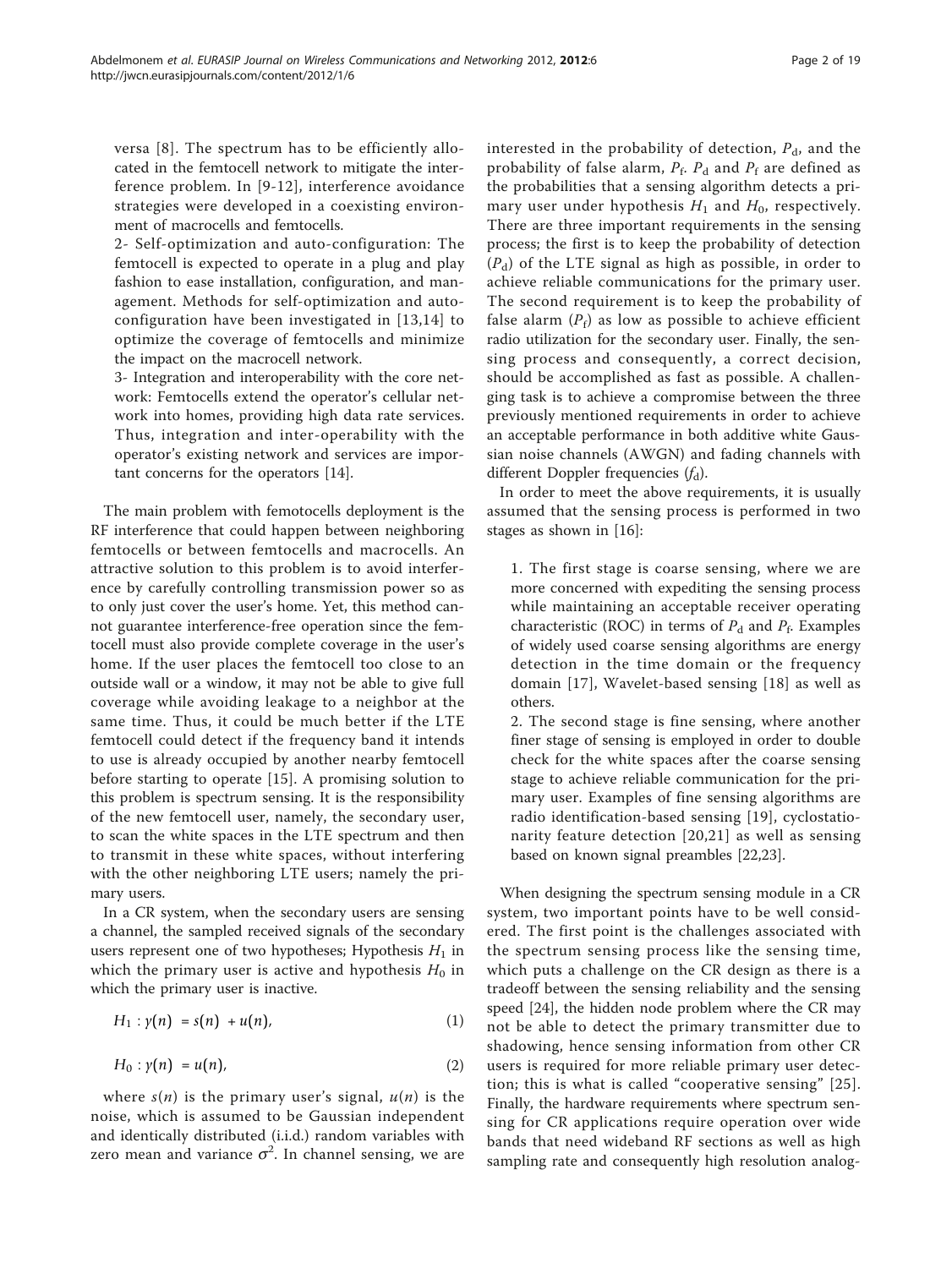to-digital converters with large dynamic range and highspeed signal processors [[26](#page-18-0)]. The second point is selecting the most suitable sensing algorithm according to the sensing requirements and the properties of the signal to be sensed. There are various spectrum sensing algorithms in the literature; for example, energy detectorbased sensing [\[17](#page-18-0)], waveform-based sensing [[27\]](#page-18-0), cyclostationarity-based sensing [[20,21\]](#page-18-0), radio identificationbased sensing [[19,28\]](#page-18-0), and matched-filtering. When selecting a sensing method, some tradeoffs should be considered. The characteristics of the primary users are the main factors in selecting a method. Cyclostationary features contained in the waveform, existence of regularly transmitted pilots, and timing/frequency characteristics are all important. Other factors include the required accuracy, sensing duration requirements, computational complexity, and network requirements.

In this article, we use CR to solve the interference problem arising from the autonomous deployment of femtocells via reliable and efficient spectrum sensing. In this study, we choose the fast wavelet transform (FWT) algorithm in order to perform the coarse sensing stage and compare its performance against the fast Fourier transform (FFT)-based coarse detection in terms of both performance and complexity. The reason behind choosing FWT over other coarse sensing techniques is its ability to decompose the sensing process into a number of stages where a stopping criterion could be applied at a certain stage to reduce the complexity. In particular, a new intelligent decomposition (ID) algorithm is developed, where we provide a stopping criterion for the FWT algorithm based on environmental parameters and pre-defined thresholds. This algorithm uses a location awareness module to get the wireless channel parameters used for sensing. In addition, a confidence metric was added to indicate the amount of confidence in the decision taken.

The coarse sensing algorithm first scans the whole spectrum to search for the unoccupied LTE channels with the resolution of a complete LTE channel. If none exists, the FWT engine would go further in the LTE spectrum to search with the resolution of a resource block (RB) with a very slight additional complexity; this constitutes another benefit of using FWT over FFT. All this information is then transmitted to the MAC layer that performs the scheduling among the cognitive users.

In the fine sensing stage, two algorithms are proposed; one of them uses the cyclic shift property of the LTE OFDM signal while the other uses one of the LTE synchronization signals, namely, the primary synchronization signal. Fine sensing based on the primary synchronization signal is chosen because it has less complexity as compared to the use of other LTE synchronization signals such as the secondary synchronization signal or the LTE reference signals (pilots), as will be shown later in the sequel. Also, it is shown to perform very well under different wireless LTE channel models. Some optimizations are also done to the cyclic prefix algorithm to enhance its performance and reduce the complexity. Finally, end-to-end results are presented showing the performance of both the coarse and fine sensing results collectively for different coarse and fine sensing algorithm pairs under various LTE channel conditions.

The rest of this article is organized as follows: Section 2 explains the LTE coarse sensing stage along with its results while Section 3 explains the fine sensing stage as well as the end-to-end system results. Section 4 concludes the study.

# 2. LTE coarse spectrum sensing

The LTE downlink and uplink transmission schemes are based on OFDMA and single carrier frequency division multiple access (SC-FDMA), respectively [\[29\]](#page-18-0). The basic LTE scheduling unit in both downlink and uplink is called an RB and consists of 12 subcarriers with a spacing of 15 kHz (corresponding to 180 kHz overall) in the frequency domain and six or seven consecutive OFDM symbols (SC-FDMA symbols for the uplink) in the time domain. The number of available RBs in the frequency domain varies depending on the channel bandwidth, which increases from 6 to 100 when the bandwidth changes from 1.4 to 20 MHz, respectively. In the time domain, each RB spans a slot, with a duration equivalent to six or seven symbols (0.5 ms). Two slots correspond to one subframe and ten subframes typically form a frame (10 ms). LTE supports both time division duplexing (TDD) and frequency division duplexing (FDD). For TDD, a subframe within a frame can be allocated to downlink or uplink transmissions. In the case of FDD, because the downlink and uplink transmissions are separated in the frequency domain, there is no allocation of subframes in time.

In this section, we are mainly concerned with the coarse sensing part of the LTE spectrum sensing module. First, we give a brief summary on wavelets in general explaining the FWT algorithm to be used for sensing. After that, we move to a novel proposed algorithm that uses the wavelet packet transform algorithm to perform the coarse sensing stage assuming that the primary signal is an LTE signal.

### 2.1 Fast wavelet transform

A wavelet is a waveform of effectively limited duration that has an average value of zero. Comparing sine waves which are the basis of Fourier analysis with wavelets, sinusoids do not have limited duration. In addition,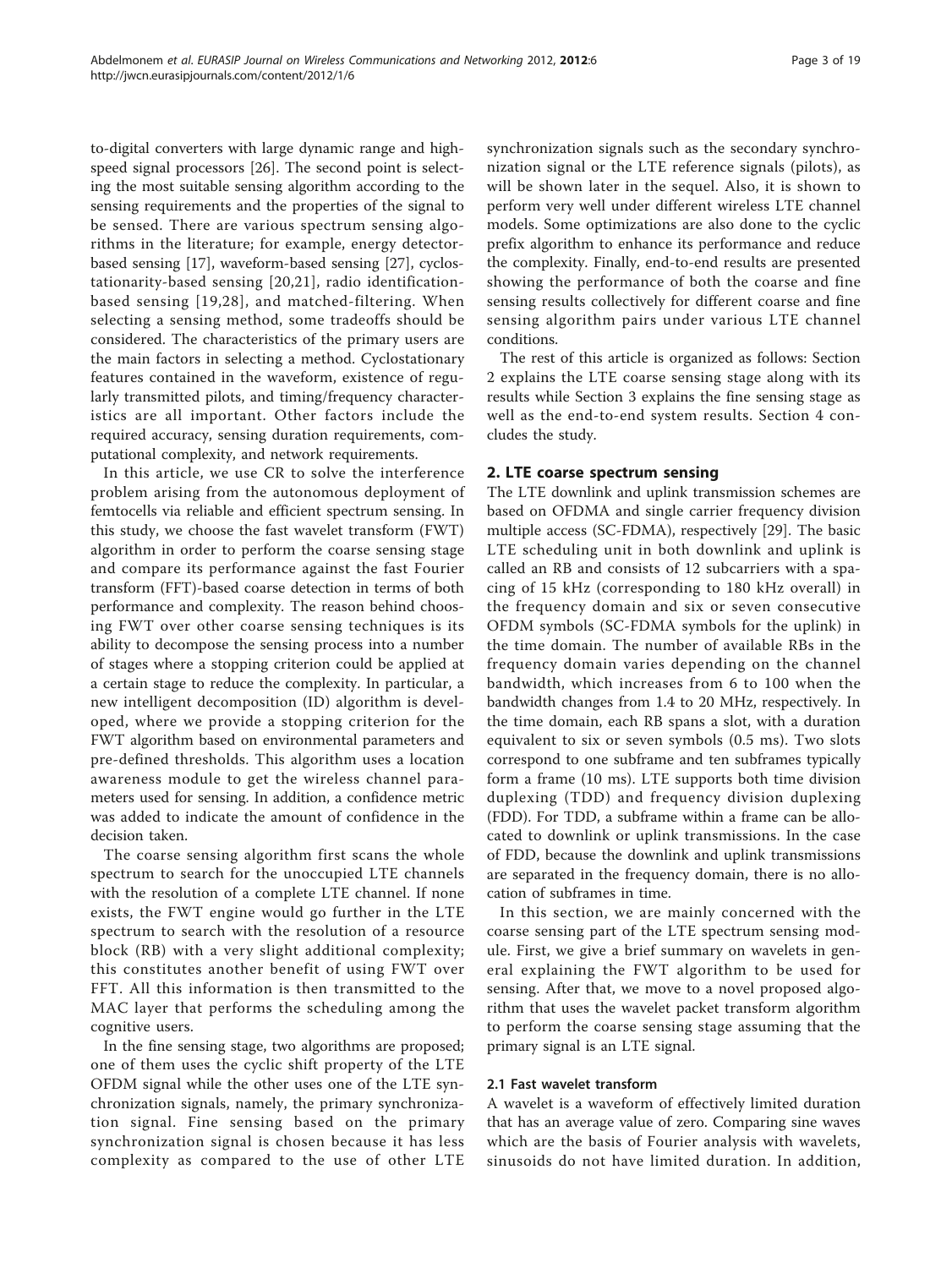sinusoids are smooth and predictable while wavelets tend to be irregular and asymmetric [[30](#page-18-0)].

The continuous wavelet transform (CWT) is defined as the summation of the signal multiplied by scaled and shifted versions of the wavelet function. The results of the CWT are many wavelet coefficients C, which are functions of scale and position. Here, we show how the CWT is performed in five steps:

1. Start with a wavelet and compare it to a section at the start of the signal.

2. Calculate a number, C, which represents how much correlation exists between the wavelet and this section of the signal, the higher  $C$  is, the more the similarity.

3. Shift the wavelet to the right and repeat steps 1 and 2 till the end of the signal.

4. Scale (stretch) the wavelet and repeat steps 1 through 3.

5. Repeat steps 1 through 4 for all scales.

Higher scales correspond to more stretched wavelets. The more stretched the wavelet, the longer the portion of the signal with which it is being compared, and thus the coarser the signal features being measured by the wavelet coefficients. Similarly, lower scales correspond to more compressed wavelets and thus measuring the finer signal details [[30](#page-18-0)].

The CWT can operate at every scale, from that of the original signal up to some maximum scale that is determined by trading off the need for detailed analysis with available computational power. On the other hand, discrete wavelet transform (DWT) operates on discrete levels of scale.

The FWT is a computationally efficient implementation of the DWT that exploits the relationship between the DWT coefficients at adjacent scales [[30](#page-18-0)]. In wavelet analysis, we often speak of approximations and details.

The approximations are the high-scale, low-frequency components of the signal. The details are the low-scale, high-frequency components. In an FWT filtering process, a signal is split into an approximation and a detail. The approximation is then itself split into a second-level approximation and detail, and the process is repeated.

In Discrete Wavelet Packet Transform (DWPT), the details as well as the approximations can be split as shown in Figure 1. DWPT could be used for fast spectrum sensing [[18](#page-18-0)] as it divides the spectrum into an approximation part and a detail part after the first stage, then in the second stage; each part is divided again and so on. At the final stage, the DWPT coefficients shall indicate the amount of energy in each channel thus used to indicate whether the channel exists or not after comparing it to a certain threshold. In the sequel, the term FWT shall be used to indicate the computationally efficient implementation of the DWPT instead of DWT. Using FWT has added many benefits to the spectrum sensing process as shown in the upcoming sections where we can go deeper while sensing the LTE spectrum till an RB resolution with a slight additional complexity. In addition, a stopping criterion could be added to the FWT sensing module to further reduce its complexity which is our main concern in the coarse sensing stage.

### 2.2 FWT LTE sensing performance versus FFT

In order to investigate the performance of using FWT in LTE coarse spectrum sensing and compare it with that of FFT, we revert to simulations. In our simulations, we assume we have eight LTE channels with 5 MHz each as shown in Figure [2.](#page-4-0) Consequently, three wavelet decomposition stages will be needed to scan the eight channels. Table [1](#page-4-0) shows the downlink LTE signal parameters used in our spectrum sensing model. Let N be the number of samples of the signal to be sensed,  $N_{ch}$ be the number of LTE channels we need to sense, M be

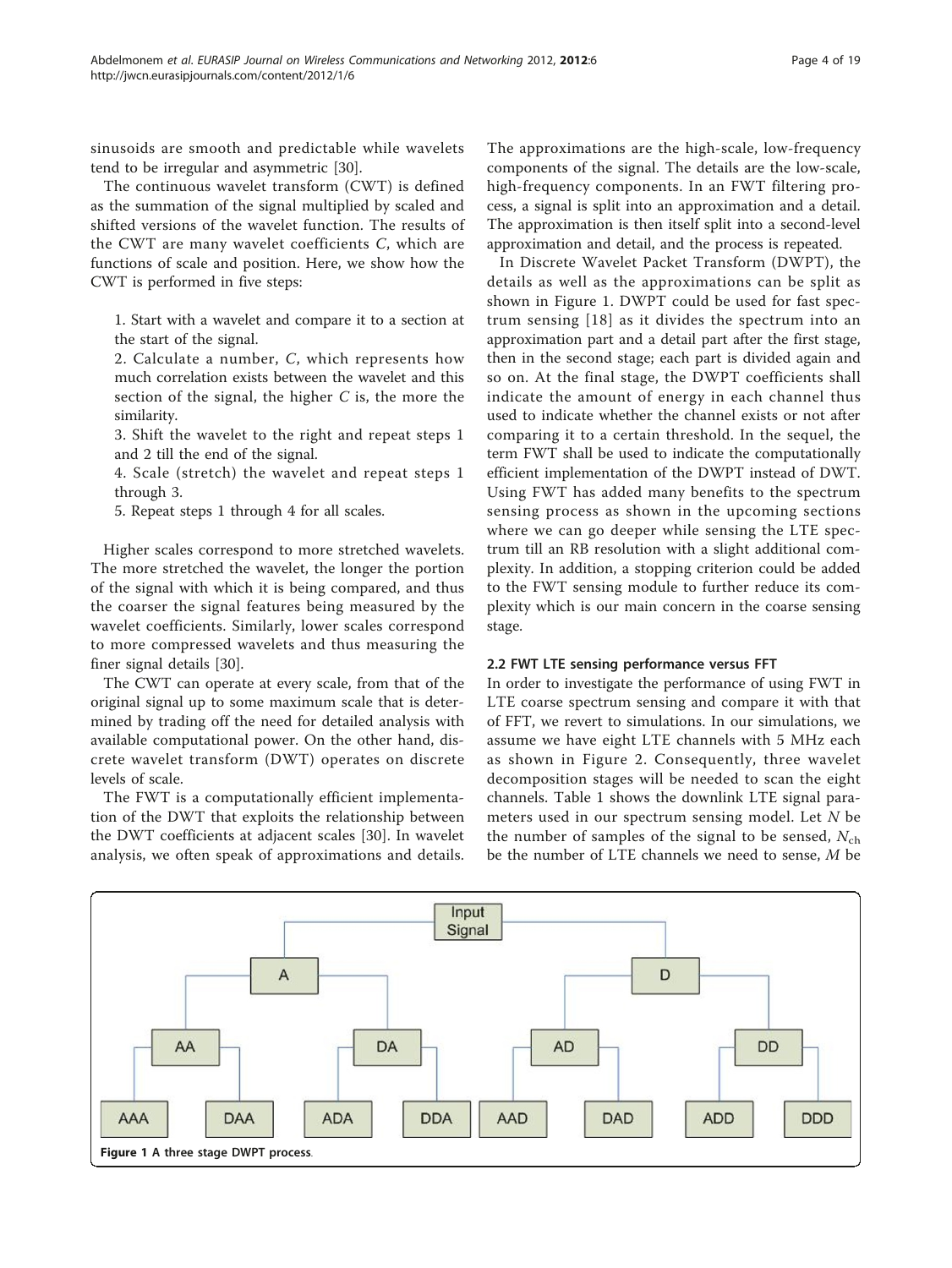<span id="page-4-0"></span>

the number of wavelet decomposition stages, where  $M =$  $log_2(N_{ch})$ , and L be the wavelet filter length which equals twice the filter order. Daubechies (dbX) wavelets [[30\]](#page-18-0) are used where  $X$  is the filter order so for example in case of using db4 wavelets,  $L = 8$ . It can be shown that the complexity of the FFT algorithm is in the order of  $N \times log_2(N)$ , while for FWT, the complexity is in the order of  $N \times M \times L$  [\[30\]](#page-18-0). In our simulations, the sensing duration is 2.5 ms (five LTE slots). For the FWT sensing, a single FWT operation is performed every LTE OFDM symbol, thus we perform  $5 \times 7$  FWT operations, while for FFT sensing the whole signal (the five LTE slots) is divided into FFT blocks according to the FFT size and then the average FFT of these blocks is the output of the FFT sensing module.

According to the above, let us have a more detailed view on the comparison. The complexity of the FWT module is in the order of: 2× (Number of samples per

|               |  | Table 1 LTE system parameters used in the spectrum |  |  |
|---------------|--|----------------------------------------------------|--|--|
| sensing model |  |                                                    |  |  |

| LTE system parameters     |             |
|---------------------------|-------------|
| Duplex mode               | <b>FDD</b>  |
| FFT size                  | 2048        |
| Number of RBs             | 25          |
| Number of carriers per RB | 12          |
| Number of useful carriers | 300         |
| Subcarrier spacing        | 15 kHz      |
| <b>I TF</b> channel BW    | 45 MHz      |
| Modulation per subcarrier | <b>OPSK</b> |
| Number of LTF channels    | 8           |
| System sampling frequency | 80 MHz      |

LTE OFDM symbol)  $\times$  7  $\times$  5  $\times$  *M*  $\times$  *L*, while for FFT the complexity is in the order of (Number of FFT blocks per five LTE slots)  $\times$  FFT\_size  $\times$  log<sub>2</sub>(FFT\_Size). Table [2](#page-5-0) shows a detailed comparison between the two algorithms in terms of their computational complexity for a sensing duration of 2.5 ms.

In Figure [3](#page-5-0), the ROC over an AWGN channel for both FWT- and FFT-based sensing is shown while varying the FFT size and the FWT filter length. The results of the simulations show that db2 wavelets have almost the same complexity as the 256-point FFT; however, db2 gives better performance in both high  $P_d$  and low  $P_f$ . On the contrary, although db4 needs more computations than the 512-point FFT, it is better than the 512 point FFT only in case of higher  $P_d$ , which is more important for maintaining the QoS of primary users, while in case of lower  $P_f$ , which is also important to achieve better spectral efficiency, db4 is slightly worse. Thus, we can deduce that the enhancement in the sensing performance due to increasing the wavelet filter order is less than that due to increasing the FFT size. So, wavelets are preferred over FFT in case of lower filter orders and vice versa. But since we are talking about the coarse sensing stage, our main concern is to achieve an acceptable performance with the least possible complexity to save the sensing time and the computational requirements, hence, the choice of wavelets is the logical choice here.

### 2.3 RB resolution sensing algorithm

A new sensing algorithm designed specifically for LTE systems is now proposed. It uses the FWT algorithm to go even deeper in the LTE spectrum till it reaches multiples of an RB resolution. The flow chart for the whole system is shown in Figure [4](#page-6-0). In our simulations, the spacing between the LTE channels is 5 MHz while the actual BW is 4.5 MHz, so there is a 0.25-MHz guard band on both sides. In order to perform RB sensing on a certain LTE channel, the following algorithm is proposed:

1. Resample the LTE signal to extend the visible BW to 5.76 MHz, where the number of RBs becomes 32 which is an integer power of 2 in order to be capable of applying the FWT algorithm.

2. Shift the signal spectrum by the amount equal to the guard band to align the spectrum to its edge.

3. Apply a 5-stage FWT sensing till we reach the RB resolution.

In Figure [5,](#page-7-0) we can see the signal spectrum extended to span 32 RB (i.e., 5.76 MHz), where the first 25 RBs belong to the LTE signal under consideration while the last 7 RBs are the ones added due to the bandwidth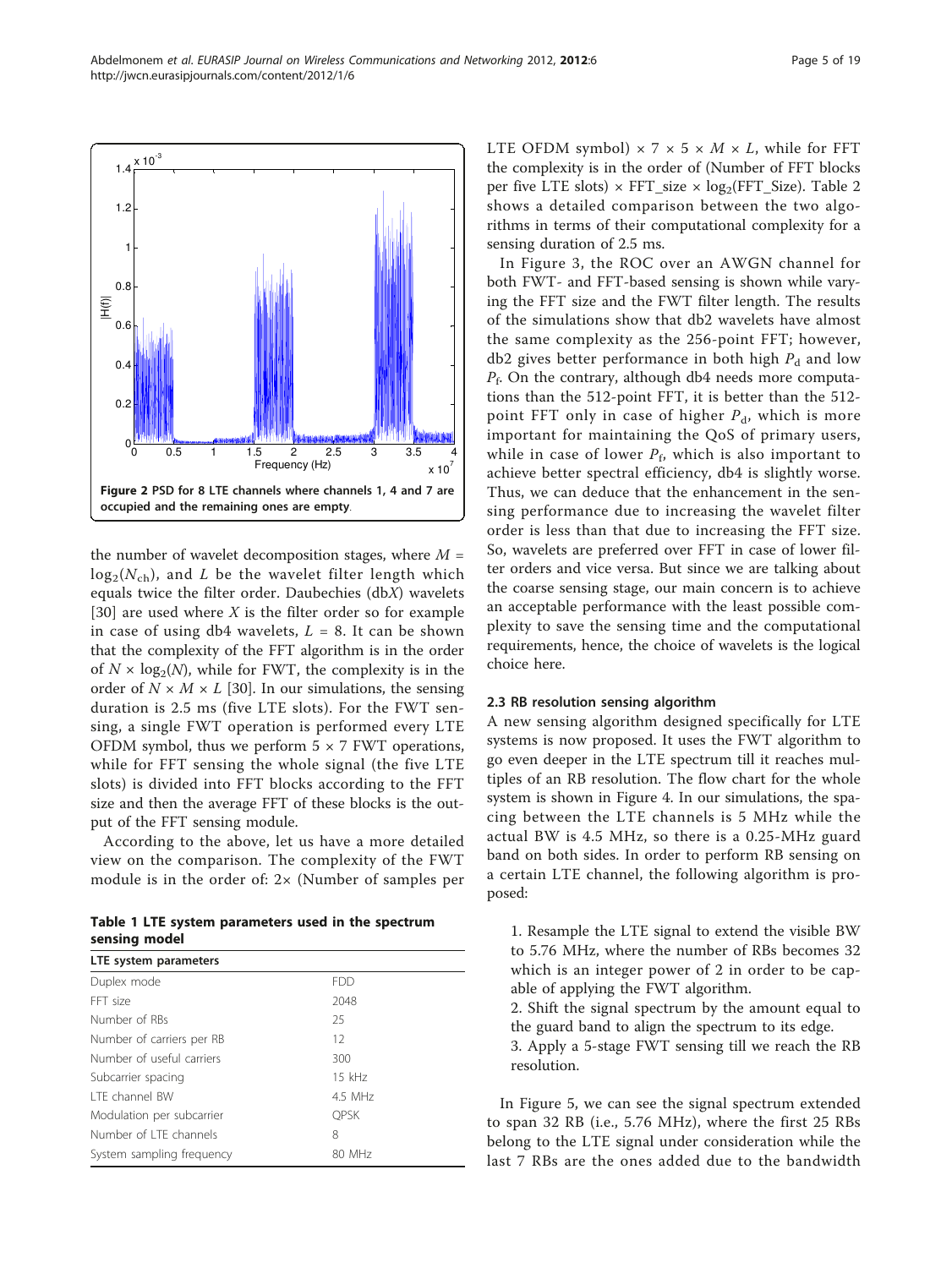| <b>FWT</b>                                                                                                     | FFT.                                                                                                                                                 |
|----------------------------------------------------------------------------------------------------------------|------------------------------------------------------------------------------------------------------------------------------------------------------|
| A single FWT operation per LTE OFDM symbol (5<br>slots $\times$ 7 FWT operations)                              | The five LTE slots are divided into FFT blocks according to the FFT size, the average FFT of<br>these blocks is the output of the FFT sensing module |
| Complexity = $2 \times$ (Number of samples per LTE<br>OFDM Symbol) $\times$ 7 $\times$ 5 $\times$ M $\times$ L | Complexity = (Number of FFT blocks per 5 LTE slots) $\times$ FFT Size $\times$ log <sub>2</sub> (FFT Size)                                           |
| Daubechies (dbM) wavelets are used where N is the 256 and 512 point FFT modules are used<br>filter order       |                                                                                                                                                      |
| 1598520 computations for db2 FWT<br>3197040 computations for db4 FWT                                           | 1599488 computations for 256-point FFT<br>1797120 computations for 512-point FFT                                                                     |

<span id="page-5-0"></span>

|  |  |  |  |  |  |  | Table 2 FWT versus FFT sensing complexity comparison |
|--|--|--|--|--|--|--|------------------------------------------------------|
|--|--|--|--|--|--|--|------------------------------------------------------|

extension mentioned above, also the RBs number 1, 2, 3, 4, 17, 18, 19, and 20 are considered unoccupied.

Two main challenges are associated with the proposed algorithm:

1. The first one is that since the sensing resolution is increased to an RB (i.e., 180 kHz), we will need to perform five FWT stages so the signal is downsampled five times leaving a small number of samples per LTE RB to be used for detection. A solution might be increasing the number of the input signal samples which means increasing the sensing time. Since it is required to perform fast sensing in the coarse stage, the resolution in our simulations is reduced to four RBs instead of one to avoid this problem.

2. The second issue is related to the transmission of the pilot signals in OFDM symbols number 0 and 4 within the slot on a one-out-of-six basis (i.e., each RB has two pilots in these symbols) as shown in [[29](#page-18-0)], where the output will be higher than normal due to the additional pilot energy. This has two possible solutions:

i. Properly choosing the decision threshold to mitigate the higher energy due to pilots.

ii. During transmission there is a need for a cooperating LTE base station to transmit zeros in non-assigned RBs.

In our coarse sensing simulations, the presence of the primary, secondary synchronization signals as well as the physical broadcast channel has been neglected. The results for the four RBs sensing are shown in Figure [6](#page-7-0) where FWT and FFT are compared for different FWT filter orders and FFT sizes. As mentioned before, wavelets are preferred over FFT in case of lower filter orders and vice versa. But since we are talking about the coarse sensing stage, our main concern is to

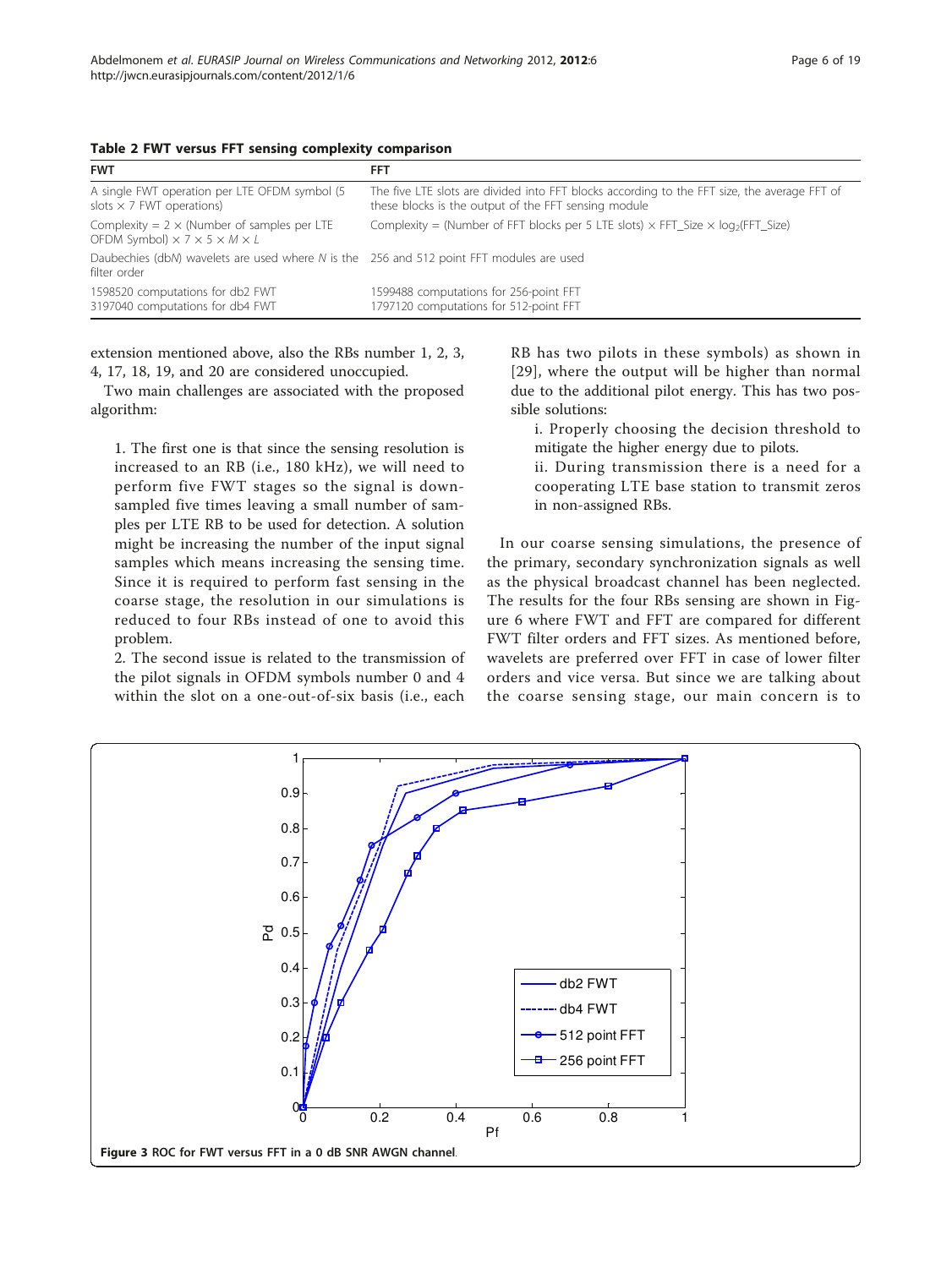achieve an acceptable performance with the least possible complexity to save the sensing time and the computational requirements.

### 2.4 ID algorithm

Since the complexity of the sensing algorithm is one of our main concerns, a new algorithm is now proposed to further reduce the FWT complexity. This is a generic algorithm that could be applied in case the sensing resolution is the whole LTE channel or multiples of an RB as described in the previous section.

The main idea behind this algorithm as shown in Figure [7](#page-8-0) is to compute a certain metric for the FWT output after each wavelet decomposition stage and compare it with a pre-defined threshold to determine whether this section is vacant or occupied. In this case, it is not necessary to apply wavelet filtering on this section so the complexity is further reduced.

The block diagram of the algorithm is shown in Figure [8.](#page-8-0) A more detailed description is shown below:

1- The approximation and detail after every FWT decomposition stage shall be denoted by the name section. So, first of all, the power of each section is computed.

2- Then the number of channels per section in this stage is computed as (Total Number of LTE Channels)/2(Decomposition Stage). and then used to get the power per LTE channel.

3- It is assumed that there exists another location awareness module not implemented here, this module provides us with some important parameters like:

A. Large-scale environmental parameters:

• Average LTE signal power, which depends on the distance from the transmitter and the

<span id="page-6-0"></span>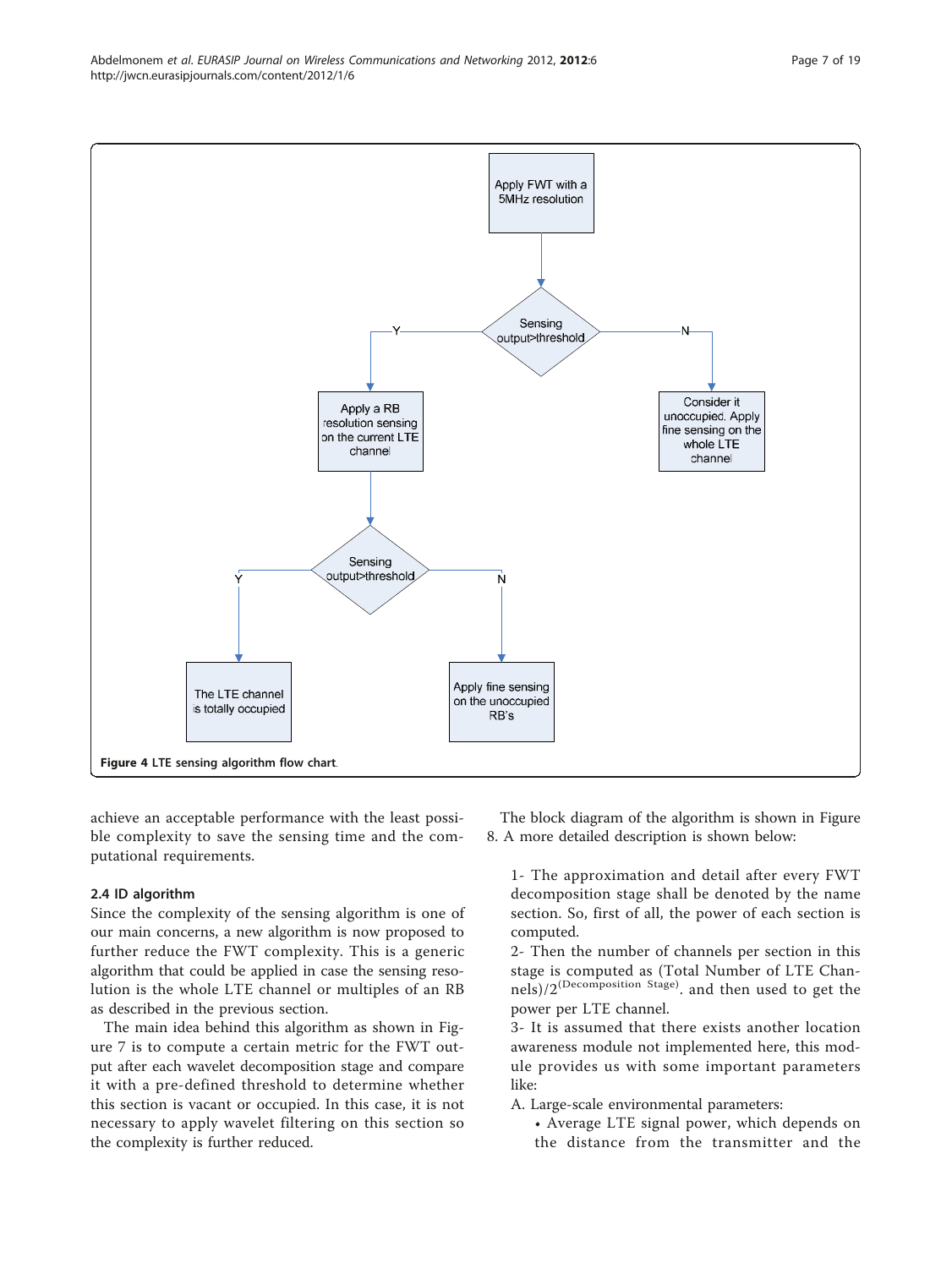<span id="page-7-0"></span>

transmitted power. In case of femtocells, this parameter will be different from the case of a macro cell.

• Shadowing margin, which depends on the environment whether it is urban, sub-urban, or a rural area.

B. Small scale environmental parameters such as the fading margin that depends on the wireless channel between the femtocell and the user, this parameter also varies depending on whether we are considering femto or macro cells.

C. Sensing parameters:

• Positive margin: Used to calculate the upper threshold value above which the section is considered to be occupied.

• Negative margin: Used to calculate the lower threshold value below which the section is considered to be vacant, this value should be more conservative than the positive threshold as it will decide for this section and its channels to be vacant.

Regarding the operation of the location awareness module; we assume that this module has previous information regarding the network parameters and especially the cell transmission power; it can also determine the location of the user with respect to the cell using a certain determination mechanism (such as GPS). It can also estimate the type of the wireless channel over which the user communicates using a certain channel estimation techniques. Consequently, it can use a certain look up table that maps the estimated channel parameters to the corresponding shadowing and fading margins. An example of the location awareness engine

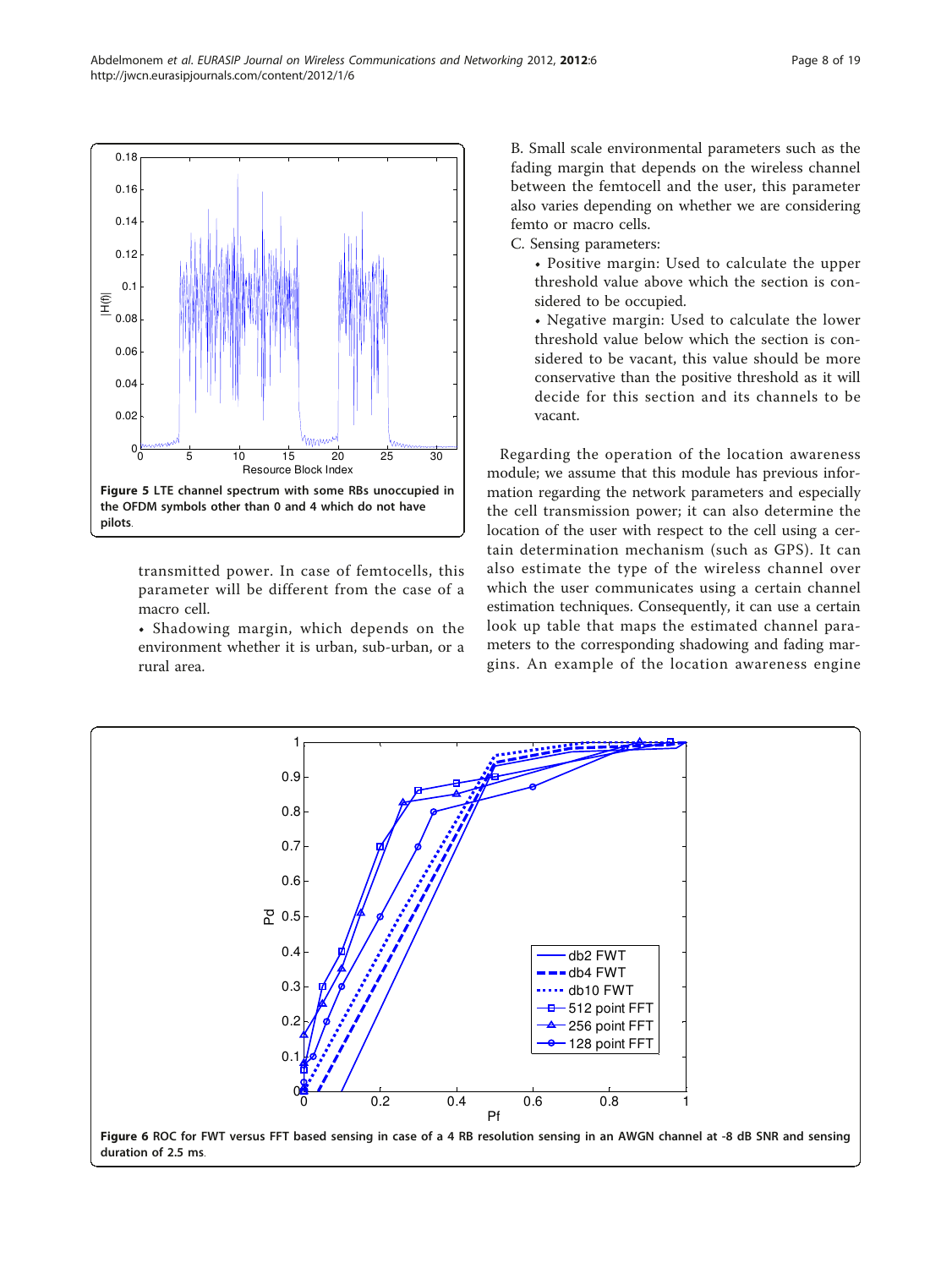<span id="page-8-0"></span>

architecture is shown in [\[31\]](#page-18-0).

4- Then the upper and lower thresholds are computed as follows:

• Upper threshold = Average power + Fading margin + Positive sensing margin

• Lower threshold = Average power - Fading margin - Negative sensing margin - Shadowing margin

5- These thresholds are used to decide for the channel state:

• If Power > Upper threshold, the section state is considered occupied, thus no further wavelet filtering is applied as the LTE channels in this section will be considered occupied.

• If Power < Lower threshold, the section state is considered vacant thus no further wavelet filtering is applied and the LTE channels in this section will be considered vacant.

• Otherwise, the section state is considered normal so we shall continue applying wavelet filtering as in the normal case.

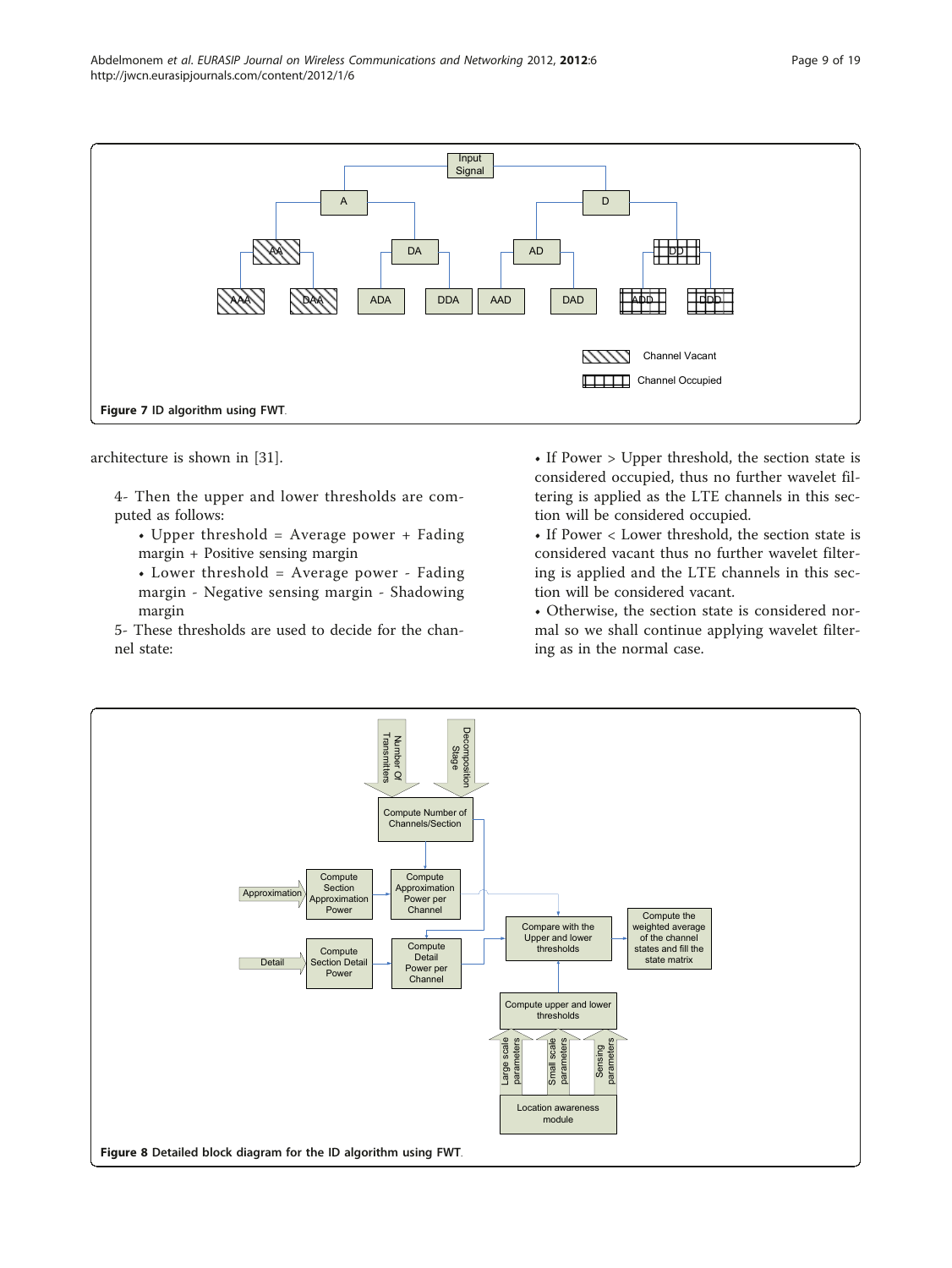6- The declared "state" is used to fill a "state matrix" upon which we make our decision to apply wavelet filtering or not as described above. The state matrix has two dimensions: section and decomposition stage as shown in Figure 9. The section dimension (horizontal) represents the part of the LTE spectrum being sensed, while the decomposition stage dimension (vertical) represents the FWT current decomposition stage.

The algorithm performance depends on the location awareness module accuracy as well the wireless environment in which the sensing is done. In our simulations, the following assumptions have been made:

- The channel is an AWGN channel thus the fading and shadowing margins equal to zero.
- The average power received from the base station is known.

The positive and negative sensing margins are changed to span a range of upper and lower sensing thresholds. These two thresholds control three main performance metrics: probability of detection, probability of false alarm, and the average number of FWT operations. When the difference between the upper and lower sensing thresholds increases, the average number of FWT operations increases as in this case the probability that the ID algorithm decides for a channel to be vacant or occupied will decrease. At the same time, the performance will be better than the case when the difference between the upper and lower sensing thresholds is reduced. So, as shown in Figure [10](#page-10-0), each curve represents a certain value for the difference between the upper and lower sensing thresholds, thus a certain value for the average number of FWT operations. A trade off has to be made between the performance  $(P_d$  and  $P_f$ ) and the computational complexity (average number of FWT operations) of the sensing algorithm. To conclude, the number of decomposition levels is determined heuristically taking into consideration the following:

- The application using the algorithm and how much sensitive it is to the sensing false alarm rate that leads to some waste of bandwidth.

- The application of the primary user and how much sensitive it is to a missed detection by the cognitive user that consequently affects the primary user QOS. - The hardware requirements and power consumption requirements of the sensing module.

It also has to be taken into consideration that deciding for the whole section to be vacant is a critical decision as this means that all of its channels will be considered vacant as well, thus the secondary user can use them after passing the fine sensing stage. That is why the negative sensing threshold should be more conservative than the positive one as it will affect the lower threshold below which the section is considered vacant. This algorithm shows a clear advantage of FWT over FFT as it could not be applied on FFT.

The simulation results have shown that the performance of the ID algorithm is quite close to the normal algorithm in case of a regular pattern for LTE channel occupancy (i.e.,  $1\ 1\ 0\ 0\ 1\ 1\ 0\ 0$ ), which means we achieve the same performance with reduced complexity as shown in Figure [11](#page-10-0) in case of an AWGN channel and Figure [12](#page-11-0) in case of multipath fading channels. While in case of a random pattern the performance varies as shown before in Figure [10](#page-10-0).

A further enhancement to the ID algorithm is now in order. It is possible to compute a weighted average of the channel states to take the final decision. This weight is a function of the difference between the channel power and the predefined threshold. In case the channel power is far below or above the threshold, a higher

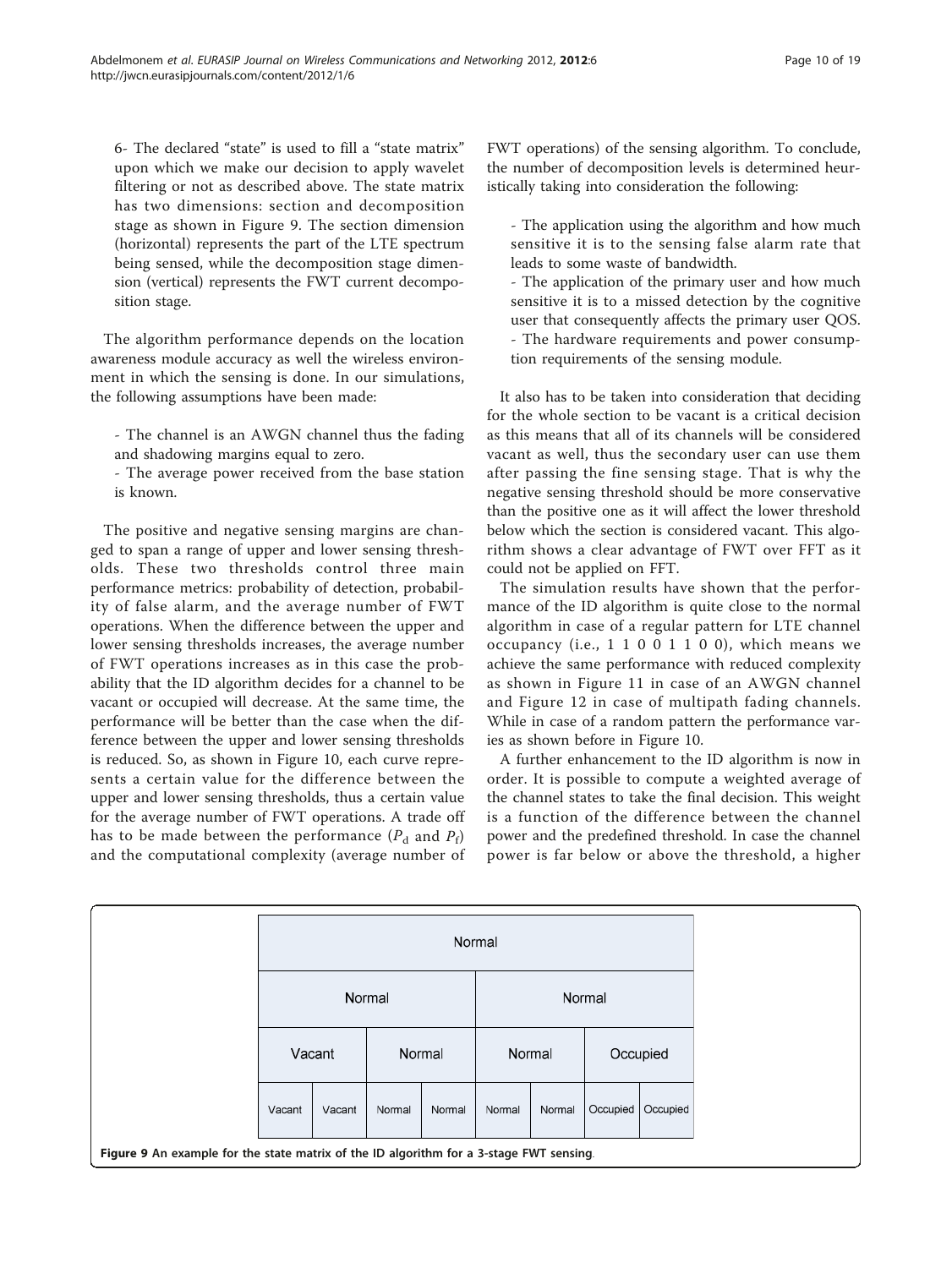weight is given to the corresponding state which is vacant or occupied, respectively.

Two different weights are defined:

- Confidence Metric Algorithm 1 uses the difference between the channel power and the predefined threshold,

Figure [13](#page-11-0) shows the performance of the confidence metric algorithm added to the ID algorithm. From the

predefined threshold.

- Confidence Metric Algorithm 2 uses the square of the difference between the channel power and the

<span id="page-10-0"></span>



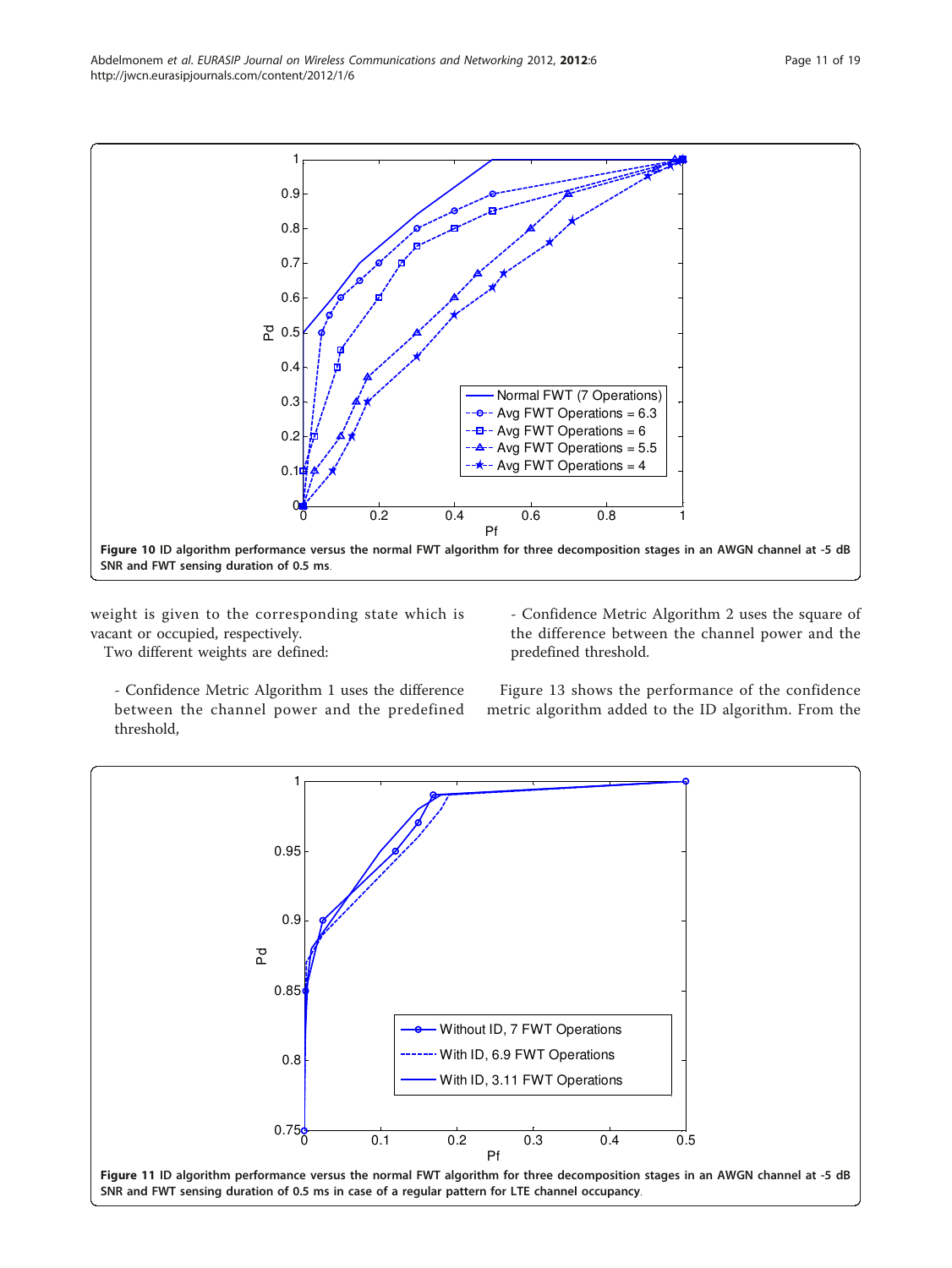<span id="page-11-0"></span>Abdelmonem et al. EURASIP Journal on Wireless Communications and Networking 2012, 2012:6 http://jwcn.eurasipjournals.com/content/2012/1/6



figure, one can conclude the following:

- For higher  $P_d$ , the confidence metric algorithm gives better results. In case of spectrum sensing, higher  $P_d$  is more important than lower  $P_f$ , as in case of a missed detection this will lead to collision with the primary user, which is unacceptable for CR systems.

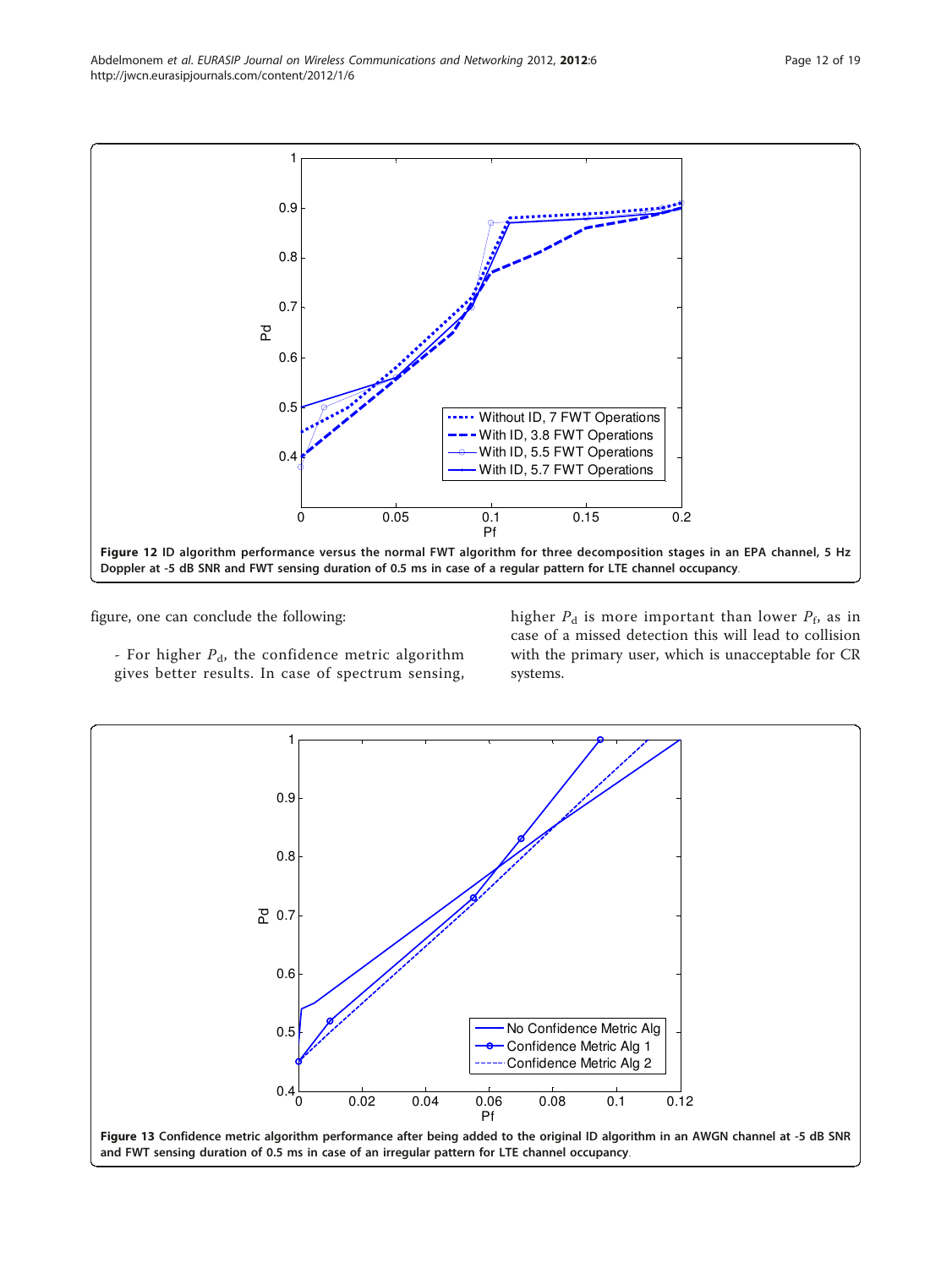|  |  | Table 3 A global comparison between FWT and FFT coarse sensing methods |  |  |  |  |  |  |  |
|--|--|------------------------------------------------------------------------|--|--|--|--|--|--|--|
|--|--|------------------------------------------------------------------------|--|--|--|--|--|--|--|

| <b>FWT</b>                                                                                                                                                                           | <b>FFT</b>                                                                                                                                                                               |
|--------------------------------------------------------------------------------------------------------------------------------------------------------------------------------------|------------------------------------------------------------------------------------------------------------------------------------------------------------------------------------------|
| Better at obtaining a higher $P_d$ which is important to satisfy the required<br>primary user QoS. Used when the primary user QoS is of higher concern                               | Better at obtaining a lower $P_f$ which is important to achieve better<br>spectral efficiency. Used when the spectral efficiency is of higher<br>concern                                 |
| The sensing resolution could be simply increased to reach RB resolution<br>by applying further FWT decompositions                                                                    | To increase the sensing resolution we need to increase the FFT size                                                                                                                      |
| An ID algorithm could be applied at each wavelet decomposition stage<br>to reduce the number of FWT operations with an acceptable<br>performance                                     | The ID algorithm is not applicable to FFT where the operation is<br>performed in one stage                                                                                               |
| In case the LTE receiver is an SDR and has a programmable FFT core, we<br>lose the option of reusing this core which is used in the LTE OFDM<br>receiver to perform spectrum sensing | When the receiver is an SDR with a programmable FFT core, we can<br>simply reuse the same FFT core used in the LTE OFDM receiver to<br>perform spectrum sensing thus reducing complexity |
|                                                                                                                                                                                      |                                                                                                                                                                                          |

- In case of lower probability of false alarm, using confidence metric algorithm gives a worse performance than the normal algorithm. This observation may vary according to the values of the chosen thresholds. In case we choose different threshold values, we could end up with the algorithm being better in case of lower probability of false alarm. The optimal calculation of the thresholds is out of scope of this study and could be added in the future study.

- In general, using algorithm 1 is better than algorithm 2 where using the square of the difference enlarges the large differences and reduces the small differences, which might lead to false decisions as compared to using the difference alone without squaring.

After discussing the optimizations done to the FWT algorithm in order to reduce the algorithm complexity and after comparing FWT versus FFT in terms of the number of computations done in each operation for a given performance in Section 2.2, we can now have a more global view in Table 3 regarding when we should use FWT for the coarse sensing stage and when to use it from a practical perspective as well.

# 3. LTE fine spectrum sensing

Referring to the main system flow chart in Figure [4,](#page-6-0) we have shown that the coarse sensing module mainly concentrates on quick detection of empty spaces to be used by the CR user. But in order to have a more reliable detection for the empty spaces, we need to perform fine sensing on them. In this section, two fine sensing algorithms are proposed; one of them uses the cyclic shift property of the LTE OFDM signal while the other one uses one of the LTE synchronization signals. A detailed explanation is given for the two proposed fine sensing algorithms along with their results and enhancements. Finally, the end-to-end system results are shown in case of different coarse and fine sensing module pairs.

# 3.1 Cyclic prefix correlation sensing 3.1.1 Normal CP algorithm

In this algorithm, CP correlation using a sliding window is performed over a number of OFDM symbols. The peak indices are then investigated and the decision for LTE signal existence is based on a majority vote for the number of peaks. The normal cyclic prefix configuration is assumed where the first OFDM symbol in the slot has a CP composed of 160 samples compared to 144 samples for the remaining 6 OFDM symbols.

Assuming the following:

- Input signal is  $X(n)$
- The correlator output is  $Y(n)$

- The correlation window size is 160 which is the maximum CP length. The FFT size is denoted by the symbol  $N<sub>FFT</sub>$ . It is important to note here that if the window size is taken to be 144, the algorithm will be suboptimum in case of the first OFDM symbol in the slot because the first symbol has a CP of length 160 samples, while for the other symbols, the CP length is 144 samples. In that case, we are not making use of the whole 160 samples in the CP of this symbol. For the remaining symbols, the correlation will be optimum in case of a 144 length window because we shall use the whole 144 CP samples in the correlation.

The CP correlation is as follows:

$$
Y(\text{sample}) = \sum_{n=1}^{n=\text{Window Size}} X(\text{sample} + n) \times X^*(\text{sample} + n + \text{NFFT}) \tag{3}
$$

Every tick (time sample), the sliding window is shifted by one sample and the new correlator output is computed. The peaks of the correlator output are compared against a predefined threshold after which a decision is made whether an LTE signal is present or not. From an implementation point of view, the above algorithm could be further simplified as follows: instead of performing 160 multiplications and additions for each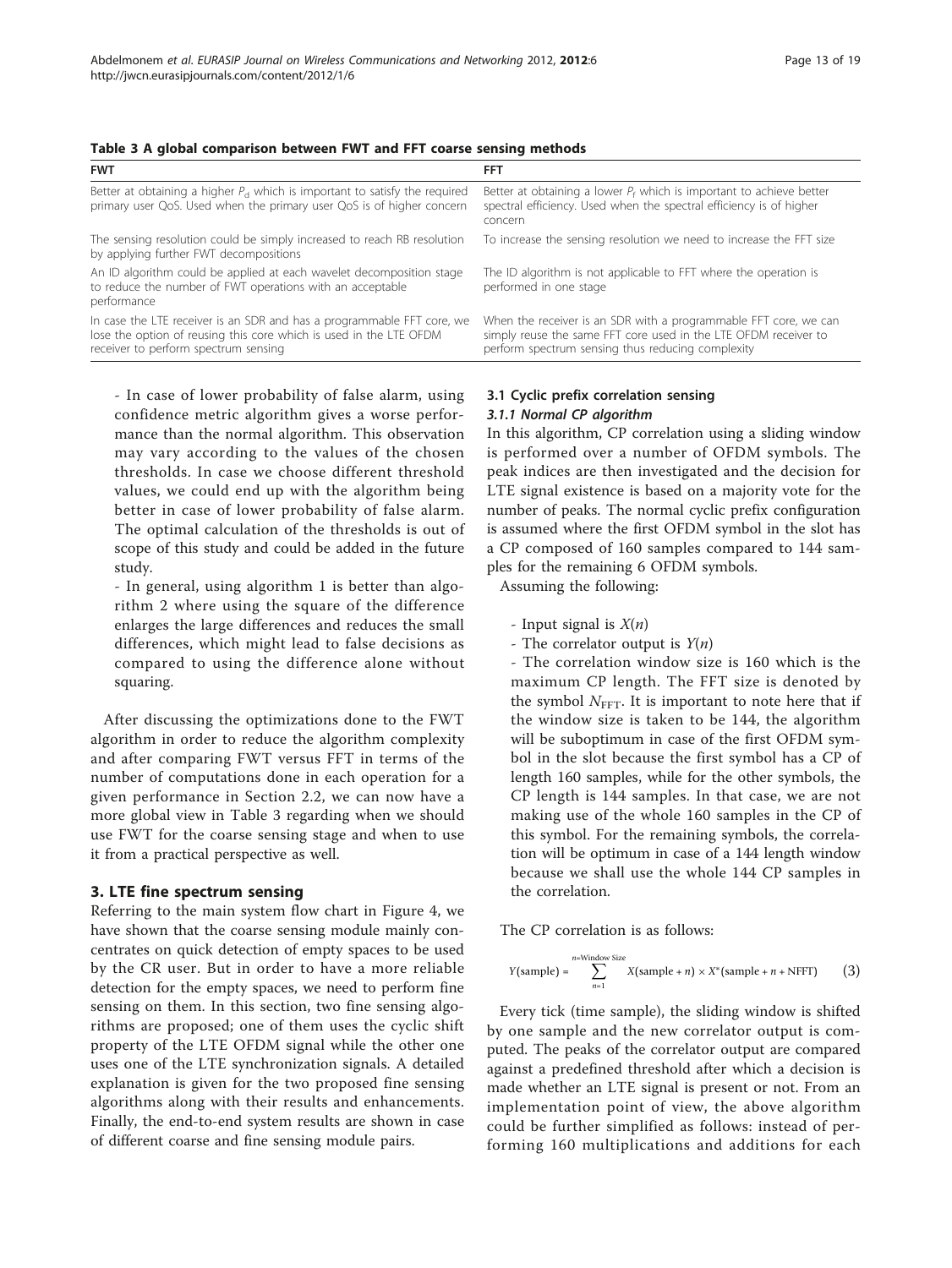<span id="page-13-0"></span>

correlator output, one can simply add one sample and subtract one sample using an iterative equation. In this case, we have only two additions and multiplications per output sample excluding the first correlator output sample. In other words, in case of the first output sample (sample  $= 0$ ), the correlator output is given by:

$$
Y(0) = \sum_{n=1}^{n=\text{Window Size}} X(n) \times X^*(n + \text{NFFT}) \tag{4}
$$

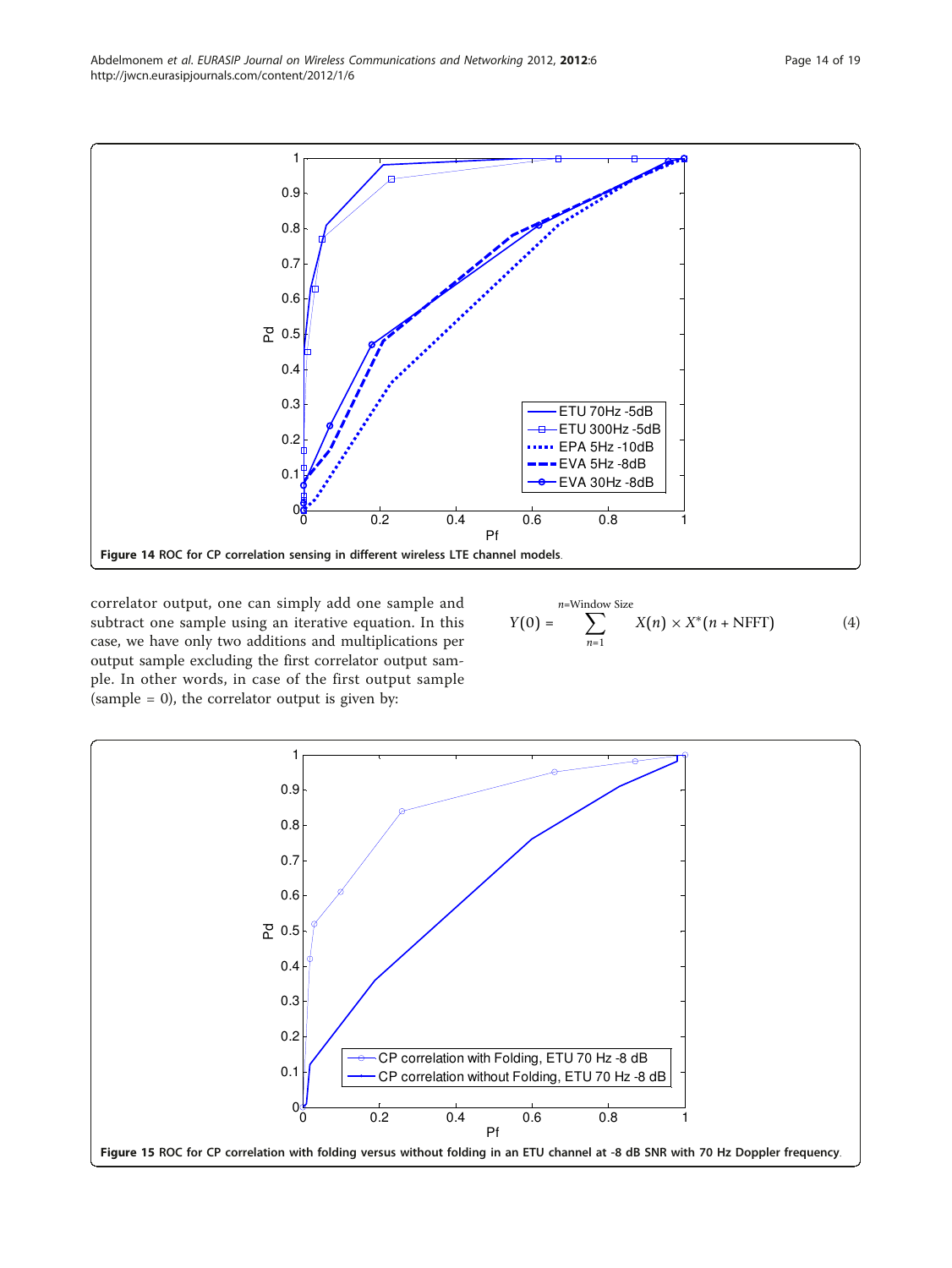While in case of the other samples greater than zero:

$$
Y(\text{sample}) = Y(\text{sample} - 1) + X(\text{sample} + \text{Window Size})_{16}
$$

$$
\times X^*(\text{sample} + \text{Window Size} + \text{NFFT})
$$
(5) SC
$$
- X(\text{sample} - 1) \times X^*(\text{sample} - 1 + \text{NFFT})
$$

In our simulations, the second approach is used due to its reduced complexity. In Figure [14](#page-13-0), the ROC is shown for CP correlation sensing. The algorithm was tested in case of the following LTE channel models: Extended Typical Urban (ETU), Extended Vehicular Amodel, and Extended Pedestrian A-model (EPA) at different noise levels.

### 3.1.2 CP algorithm with folding

In this algorithm, we use the same CP correlation method but instead of inserting the correlator results in a buffer equal to the input signal length, the buffer size this time is chosen to be equal to  $N_{\text{FFT}}$  + correlation window size. The correlation output for the current symbol is folded with that of the previous symbol and so on. The input-output relation will be as follows:

$$
Y(\text{output sample}) = \sum_{n=1}^{n-\text{Correlation Window Size}} X(\text{input sample} + n) \times X^*(\text{input sample} + n + \text{NFFT}) \tag{6}
$$

where

output sample = mod (input sample, correlation buffer size) (7)

Figure [15](#page-13-0) compares the performance of the two CP correlation algorithms. The figure shows an obvious improvement for using the folding algorithm against without folding especially in multipath fading channels like the ETU channel. In addition to the better performance, this algorithm requires a smaller correlation buffer size which means lower hardware complexity as well.

### 3.2 Primary sync correlation sensing

In LTE, there are three known signals transmitted in the downlink: the Primary synchronization signal (P-SCH), the Secondary synchronization signal (S-SCH), and the reference signals (Pilots). Our main target in this section is to design an algorithm that detects the LTE signal reliably and with the least possible complexity using the above mentioned known signals. We can simply correlate the received signal with a replica from the synchronization signals and compare the correlation peak against a certain threshold to indicate the existence of an LTE signal. The question now is which one of the above three signals could be used. As for the P-SCH, although it is generated as an OFDM signal, it could be entirely detected in the time-domain with no need for an FFT operation. The S-SCH, however, is typically detected in the frequency domain. Moreover, in LTE, there are 504 cell IDs which are divided into 168 group IDs, where each group contains three identities. The

8 groups are encoded into the S-SCH whereas the P-SCH signal index determines the identity within the oup [\[32\]](#page-18-0).

It is clear from the above that using P-SCH is much simpler than the S-SCH for two reasons:

1- Only three correlations need to be carried out instead of 168 correlations if S-SCH is used. 2- Detection could be performed in the time domain with no need for FFT processing before correlation.

Using the LTE Reference signals (pilots) for fine sensing will be very difficult as it requires the knowledge of the slot and symbol index in addition to the whole cell ID. That is why the P-SCH is chosen to perform the fine sensing algorithm for LTE.

to 64 subcarriers, including the DC subcarrier. Such a<br>correlation buffer size = NFFT + correlation window)size In LTE, several bandwidths (up to 20 MHz) are supported and the minimum system bandwidth (1.25 MHz) corresponds to six RBs. With 15 kHz subcarrier spacing, the synchronization signal may occupy at most 72 subcarriers to comply with the minimum bandwidth in the LTE bandwidth sets. It would typically be generated by a 128-point FFT. However, to allow matched filter implementations with lengths shorter than 128 samples, the P-SCH signals are defined as OFDM signals with up signal can be detected by a matched filter of length 64. In the frequency domain of the P-SCH, 62 active sub-

carriers are used, centered around the null DC subcarrier as follows:

$$
d_u(n) = \begin{cases} e^{-j\frac{\partial u(n+1)}{63}}, & n = 0, 1, 2, ..., 30\\ e^{-j\frac{\partial u(n+1)(n+2)}{63}}, & n = 31, 32, ..., 61 \end{cases}
$$
(9)

Numerous investigations were done in 3GPP for the selection of the sequence indices  $u$ . It was concluded that the sensitivity to large frequency offsets was smallest when the indices are selected close to half the sequence length. The sequence indices have been chosen as  $u = 25$ , 29, and 34. Also it can easily be proved that the signal obtained from  $u = 29$  is a complex conjugated version of  $u = 34$ , this property will lead to a reduction in the matched filter complexity as the two corresponding matched filters can be implemented with the multiplication complexity of just one filter as shown below:

Assume that the received signal 'r' shall be correlated with a locally generated replica of the P-SCH 's'

$$
r \times s = \text{Re} \{r\} \times \text{Re} \{s\} - \text{Im} \{r\} \times \text{Im} \{s\} + j(\text{Re} \{r\} \times \text{Im} \{s\} \times \text{Re} \{s\}) \qquad (10)
$$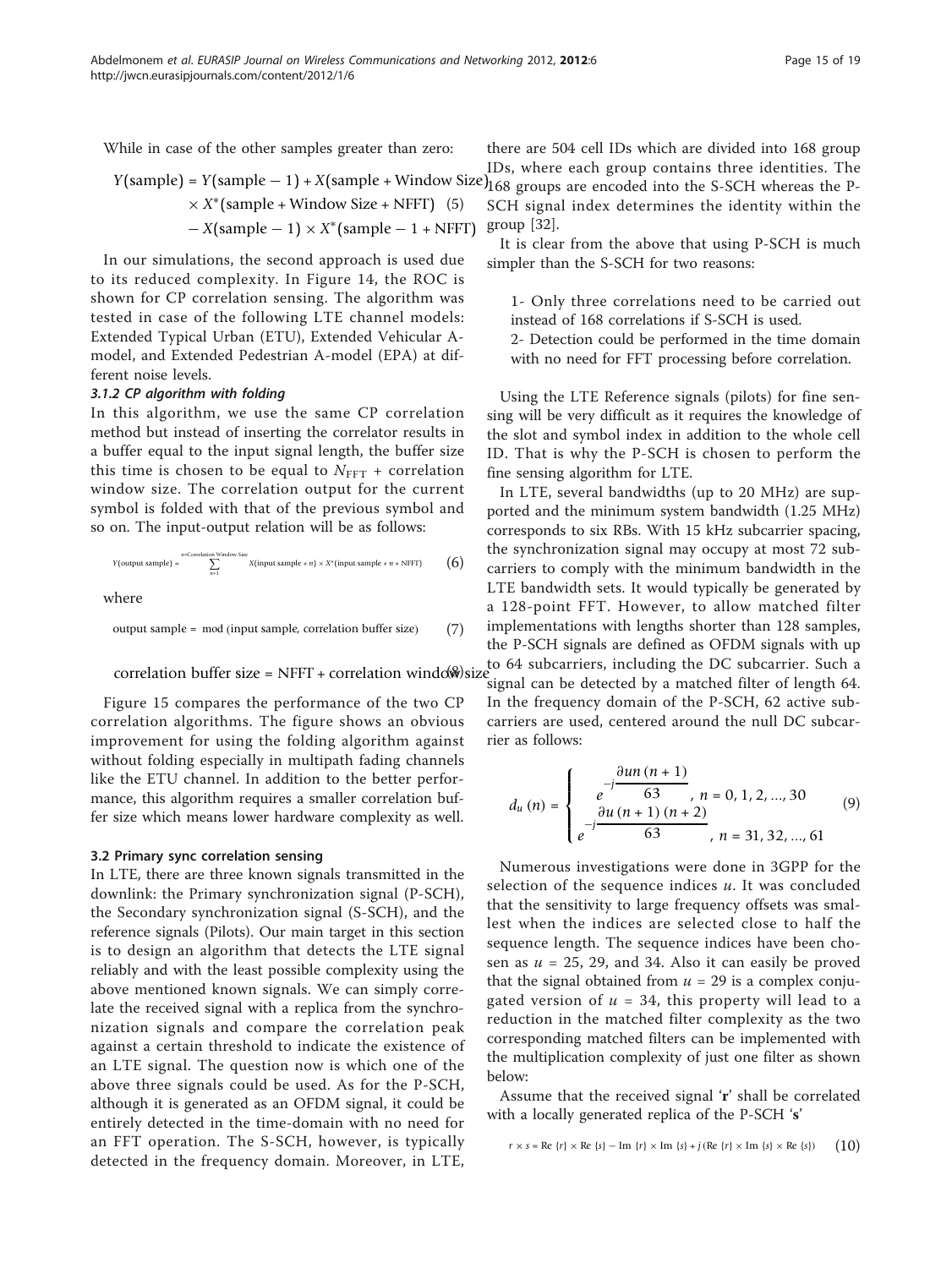<span id="page-15-0"></span>

*r* × *s* $*$  = Re {*r*} × Re {*s*} + Im {*r*} × Im {*s*} + *j*(Im {*r*} × Re {*s*} – Re {*r*} × Im {*s*}) (11)

We can see from the above equations [[33](#page-18-0)] that the difference lies only in the signs and that we can perform the multiplications only once. The P-SCH signal is also centrally symmetric, which means that the number of multiplications in the corresponding matched filter could be reduced. There are 62 centrally symmetric samples of the P-SCH signal. These sample pairs can be added prior to multiplication, so the matched filter can be implemented by almost half the multiplications required in the direct implementation.

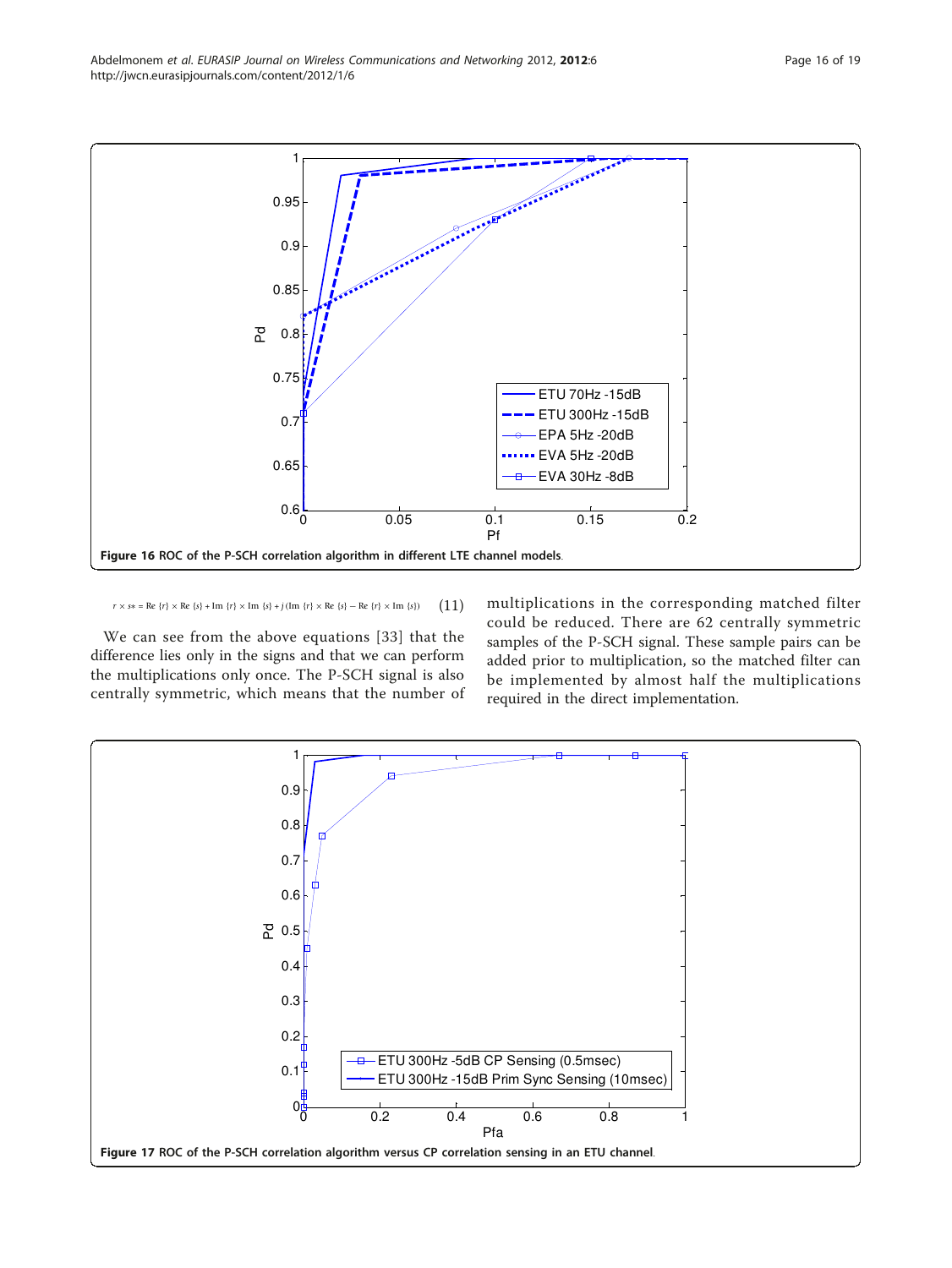To conclude, complexity reduction is done in two ways:

1- Minimizing the number of multiplications by half for each matched filter through addition of symmetric samples.

2- Making it possible to detect the three P-SCH signals with a multiplication complexity corresponding to only two matched filters.

Figure [16](#page-15-0) shows the performance of the P-SCH correlation algorithm in different LTE channel models. Also Figure [17](#page-15-0) compares the performance of the P-SCH correlation algorithm against CP correlation. Regarding the performance of the P-SCH correlation sensing algorithm in multipath fading channels, the simulation results show that the algorithm is quite immune against delay spread, Doppler spread and noise. It also outperforms the CP correlation algorithm even when the P-SCH algorithm is operating at an SNR lower than that of the CP algorithm. However, it is important to note that the sensing duration is 10 ms where the P-SCH signals are 5 ms apart. On the other hand, although the performance of the CP correlation algorithm is not as good as P-SCH sensing, the sensing duration could be reduced to as low as 0.5 ms. So, there exists a compromise between the sensing performance and sensing duration. Increasing the sensing duration of the CP correlation

sensing algorithm to 10 ms is not practical as this will mean performing too many unnecessary CP correlations (Number of OFDM symbols per slot  $(7)$   $\times$  number of slots  $(20) = 140$  CP correlations), while in case of P-SCH sensing, we have only two P-SCH signals in a 10 ms duration.

# 3.3 End-to-end system results

In this section, we show some results of the proposed end-to-end LTE spectrum sensing architecture proposed including both the coarse and fine sensing modules collectively. Figure 18 compares between using an FFT coarse sensing module alone versus using the fine CP correlation sensing after the coarse sensing. It is quite clear that the fine sensing module has improved the spectrum sensing performance. It also shows the gain of using the P-SCH correlation fine sensing module after the coarse FWT sensing module versus using the coarse sensing module alone in an AWGN channel. Finally Figure [19](#page-17-0) shows the performance of the FWT and P-SCH correlation modules collectively in case of multipath fading LTE channel models.

# 4. Conclusions

In this article, spectrum sensing is performed for an LTE signal in two stages; a coarse stage and a fine stage. An algorithm is proposed that uses the wavelet packet transform algorithm to perform the coarse sensing stage

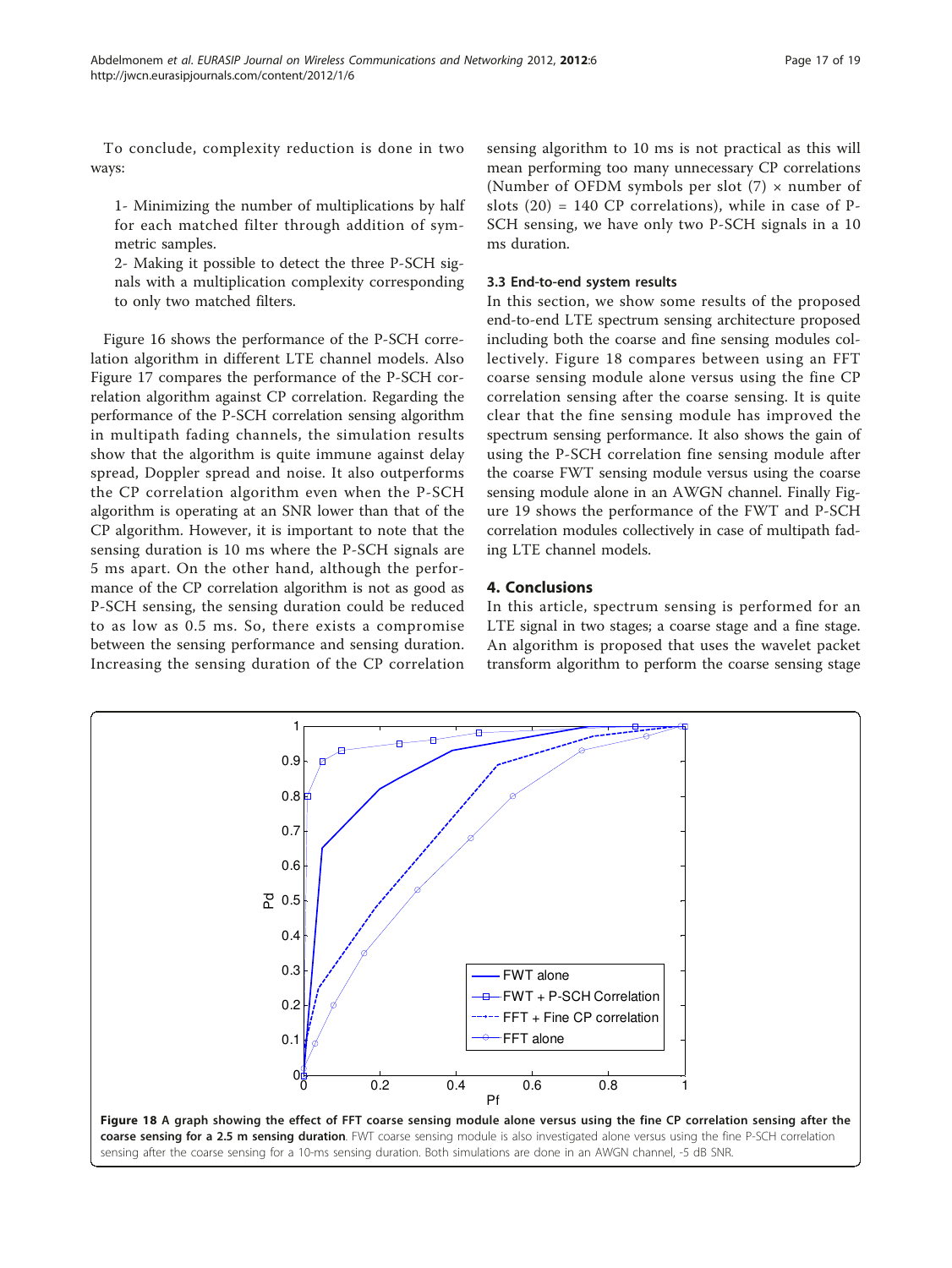<span id="page-17-0"></span>

assuming that the primary signal is an LTE signal. The challenges associated with the proposed algorithm are mentioned as well as a comparison with FFT-based coarse detection in terms of both performance and complexity has been introduced. The comparison shows that FWT and FFT have almost the same performance. Simulations have shown that reducing the sensing resolution of the FWT algorithm to an RB requires sharp filters and is impractical, that is why sensing is done at multiples of an RB. Also, a new ID algorithm has led to a further reduction in the FWT complexity where we provide a stopping criterion for the normal FWT algorithm based on environmental parameters and predefined thresholds, this provides FWT sensing with an advantage over FFT sensing as the algorithm is not applicable to FFT. The results of this algorithm have shown that a compromise has to be made between the FWT complexity and the required probability of detection and false alarm. Optimally setting the thresholds of this algorithm is a subject of future research. A confidence metric has been added to the ID algorithm which mainly applies a weighted average of the sensed channel states to arrive at the final decision. This weight is a function of the difference between the channel power and the predefined threshold. The confidence metric algorithm outperforms the normal one in case high  $P_d$ is required, which is the most important parameter in case of spectrum sensing for CR systems.

In the fine sensing stage, two algorithms are proposed. The first algorithm is the CP correlation sensing. An iterative structure with fewer multiplications is compared versus the normal structure in terms of complexity where both algorithms provide the same performance. Also, simulations results have shown that using folding in CP correlation reduces the correlation buffer size and increases the sensing gain especially in multipath channels. The second proposed fine sensing algorithm requires one of the known LTE synchronization signals, we have shown that using the P-SCH is the most suitable as the S-SCH and pilots require far more complexity. The P-SCH correlation algorithm was proved to be more reliable than the CP correlation algorithms in different LTE channel models. Finally, the end-to-end system results show the gain obtained in case of using the fine sensing module after the coarse one versus using the coarse module alone for different coarse and fine module pairs.

### Acknowledgements

This article has been presented in part at the 17th IEEE International Conference on Telecommunications (ICT) 2010, Doha, Qatar, April 2010.

### Competing interests

The authors declare that they have no competing interests.

Received: 20 July 2011 Accepted: 9 January 2012 Published: 9 January 2012